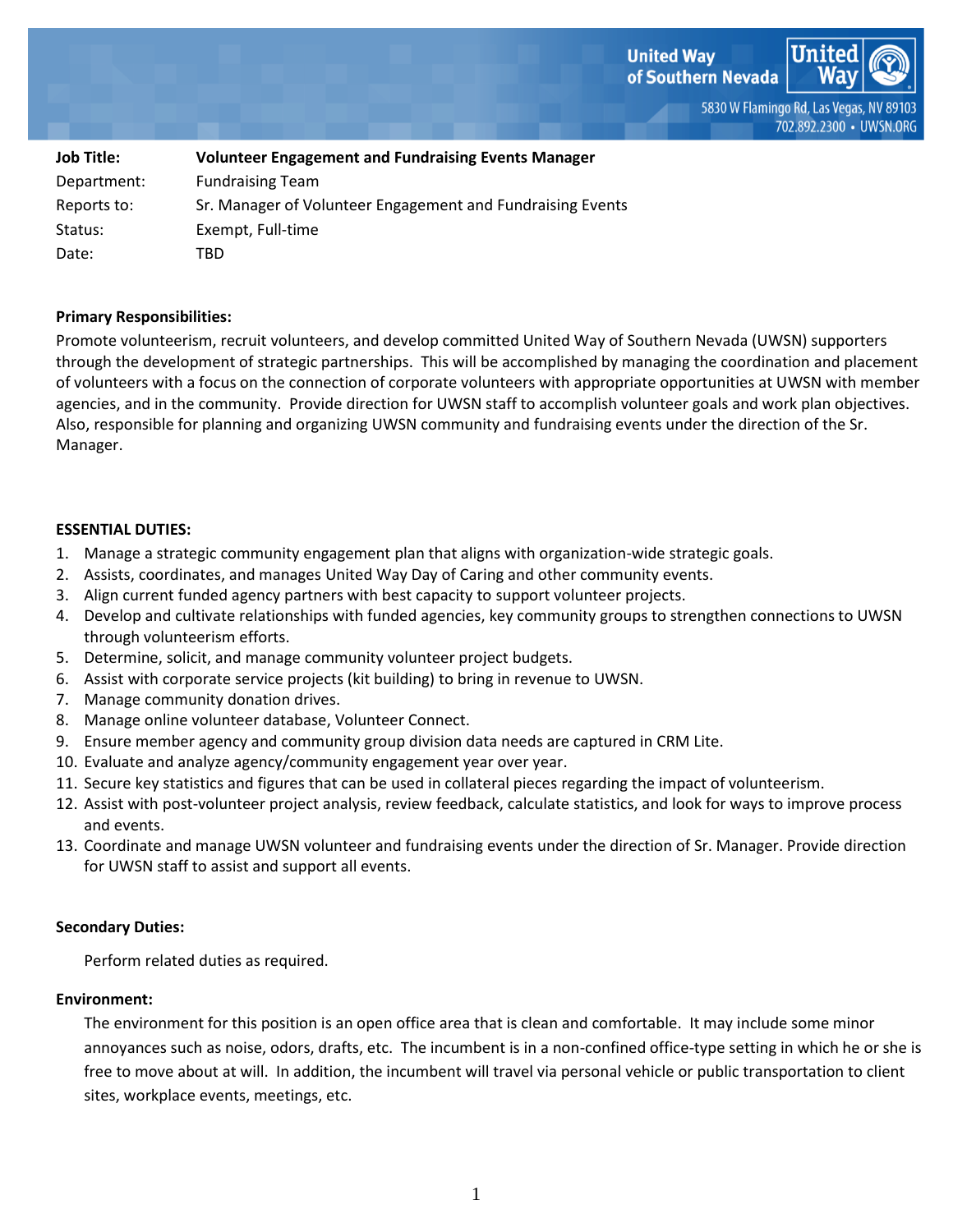**United Way** of Southern Nevada

> 5830 W Flamingo Rd, Las Vegas, NV 89103 702.892.2300 · UWSN.ORG

### **Physical Activity:**

In the course of performing this work, the incumbent:

- Will spend substantial time standing, walking, sitting, speaking and listening.
- Must regularly lift and/or move up to 20 pounds and occasionally lift and/or move up to 30 pounds.
- Reasonable accommodations may be made to enable individuals with disabilities to perform the essential functions of the job.

# **Equipment and Software Operation:**

The incumbent in this position may operate the following equipment:

- Telephone, cell phone and fax machine
- Computer, printer and related equipment
- Copy machine
- Audio-visual equipment
- Personal automobile

Computer software may include the following:

- Microsoft Office/ Teams
- Internet Explorer/Google Chrome
- Donor Database and/or Customer Relationship Management System CRM Lite

# **Position Requirements:**

These specifications are general guidelines based on the minimum experience normally considered essential to the satisfactory performance of this job. Individual abilities may result in some deviation from these guidelines.

To perform effectively in this position, the incumbent must have:

- Demonstrated ability to work and engage with volunteers, local/state government and community partners.
- Ability to build strong, productive relationships and motivate individuals to obtain results.
- Ability to build relationships and maintain on-going contact with others at all levels both internally and externally to the organization.
- Demonstrated ability to proactively manage multiple tasks effectively.
- Results driven and detail-oriented.
- Strong organizational skills and attention to detail are critical.
- Demonstrated leadership abilities with exceptional written/oral communication and presentation skills.
- Strong work ethic and a high level of integrity.
- Ability to be a team player and collaborate with internal colleagues, external partners, agencies and volunteers.
- Strong computer skills.
- A professional appearance and demeanor.
- Ability to work a flexible schedule including evenings and weekends as needed.
- Valid Nevada Driver's license, proof of auto insurance coverage and daily access to a personal vehicle for site visits, meetings and projects.
- Performs all other duties as assigned.